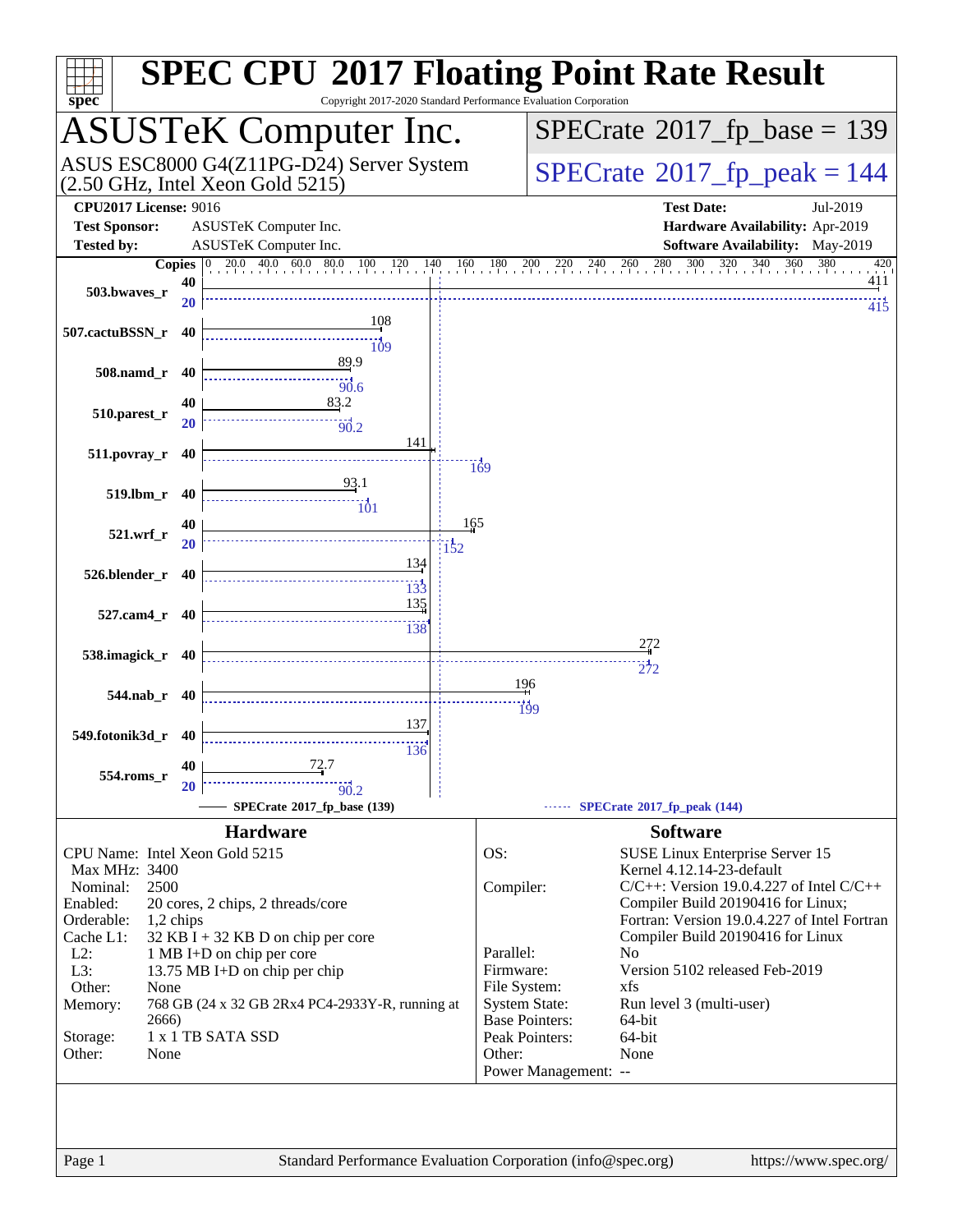

Copyright 2017-2020 Standard Performance Evaluation Corporation

# ASUSTeK Computer Inc.<br>ASUS ESC8000 G4(Z11PG-D24) Server System

(2.50 GHz, Intel Xeon Gold 5215)

 $SPECTate$ <sup>®</sup>[2017\\_fp\\_base =](http://www.spec.org/auto/cpu2017/Docs/result-fields.html#SPECrate2017fpbase) 139

**[Test Sponsor:](http://www.spec.org/auto/cpu2017/Docs/result-fields.html#TestSponsor)** ASUSTeK Computer Inc. **[Hardware Availability:](http://www.spec.org/auto/cpu2017/Docs/result-fields.html#HardwareAvailability)** Apr-2019

 $SPECTate<sup>®</sup>2017<sub>fr</sub>peak =  $144$$ **[CPU2017 License:](http://www.spec.org/auto/cpu2017/Docs/result-fields.html#CPU2017License)** 9016 **[Test Date:](http://www.spec.org/auto/cpu2017/Docs/result-fields.html#TestDate)** Jul-2019

**[Tested by:](http://www.spec.org/auto/cpu2017/Docs/result-fields.html#Testedby)** ASUSTeK Computer Inc. **[Software Availability:](http://www.spec.org/auto/cpu2017/Docs/result-fields.html#SoftwareAvailability)** May-2019

### **[Results Table](http://www.spec.org/auto/cpu2017/Docs/result-fields.html#ResultsTable)**

|                                  | <b>Base</b>   |                |            |                | <b>Peak</b> |                |            |               |                |              |                |              |                |              |
|----------------------------------|---------------|----------------|------------|----------------|-------------|----------------|------------|---------------|----------------|--------------|----------------|--------------|----------------|--------------|
| <b>Benchmark</b>                 | <b>Copies</b> | <b>Seconds</b> | Ratio      | <b>Seconds</b> | Ratio       | <b>Seconds</b> | Ratio      | <b>Copies</b> | <b>Seconds</b> | <b>Ratio</b> | <b>Seconds</b> | <b>Ratio</b> | <b>Seconds</b> | <b>Ratio</b> |
| 503.bwayes r                     | 40            | 975            | 411        | 975            | 411         | 975            | 411        | 20            | 483            | 415          | 483            | 415          | 483            | 415          |
| 507.cactuBSSN r                  | 40            | 467            | 108        | 466            | 109         | 467            | 108        | 40            | 467            | 108          | 465            | 109          | 467            | <u>109</u>   |
| $508$ .namd $r$                  | 40            | 423            | 89.8       | 422            | 90.0        | 423            | 89.9       | 40            | 421            | 90.4         | 418            | 90.9         | 420            | 90.6         |
| 510.parest_r                     | 40            | 1258           | 83.2       | 1254           | 83.4        | 1257           | 83.2       | 20            | 580            | 90.2         | 580            | 90.1         | 580            | 90.3         |
| 511.povray_r                     | 40            | 662            | <u>141</u> | 669            | 140         | 661            | 141        | 40            | 551            | 170          | 552            | <u>169</u>   | 552            | 169          |
| 519.1bm r                        | 40            | 453            | 93.1       | 452            | 93.3        | 453            | 93.0       | 40            | 419            | 101          | 420            | 100          | 419            | <b>101</b>   |
| $521$ .wrf r                     | 40            | 542            | 165        | 549            | 163         | 544            | 165        | 20            | 295            | 152          | 294            | 152          | 294            | <u>152</u>   |
| 526.blender r                    | 40            | 457            | 133        | 456            | 134         | 456            | <u>134</u> | 40            | 457            | <b>133</b>   | 457            | 133          | 456            | 134          |
| 527.cam4 r                       | 40            | 523            | 134        | 517            | 135         | 516            | 136        | 40            | 509            | 138          | 508            | 138          | 510            | 137          |
| 538.imagick_r                    | 40            | 366            | 272        | 365            | 273         | 367            | 271        | 40            | 367            | 271          | 366            | 272          | 366            | 272          |
| $544$ .nab_r                     | 40            | 343            | 196        | 343            | 196         | 339            | 199        | 40            | 339            | <b>199</b>   | 345            | 195          | 338            | 199          |
| 549.fotonik3d r                  | 40            | 1140           | 137        | 1134           | 137         | 1135           | 137        | 40            | 1140           | 137          | 1144           | 136          | 1144           | 136          |
| $554$ .roms r                    | 40            | 869            | 73.1       | 874            | 72.7        | 880            | 72.3       | 20            | 352            | 90.3         | 353            | 90.1         | 352            | 90.2         |
| $SPECrate^{\circ}2017$ fp base = |               |                | 139        |                |             |                |            |               |                |              |                |              |                |              |

**[SPECrate](http://www.spec.org/auto/cpu2017/Docs/result-fields.html#SPECrate2017fppeak)[2017\\_fp\\_peak =](http://www.spec.org/auto/cpu2017/Docs/result-fields.html#SPECrate2017fppeak) 144**

Results appear in the [order in which they were run.](http://www.spec.org/auto/cpu2017/Docs/result-fields.html#RunOrder) Bold underlined text [indicates a median measurement.](http://www.spec.org/auto/cpu2017/Docs/result-fields.html#Median)

### **[Submit Notes](http://www.spec.org/auto/cpu2017/Docs/result-fields.html#SubmitNotes)**

 The numactl mechanism was used to bind copies to processors. The config file option 'submit' was used to generate numactl commands to bind each copy to a specific processor. For details, please see the config file.

### **[Operating System Notes](http://www.spec.org/auto/cpu2017/Docs/result-fields.html#OperatingSystemNotes)**

Stack size set to unlimited using "ulimit -s unlimited"

### **[General Notes](http://www.spec.org/auto/cpu2017/Docs/result-fields.html#GeneralNotes)**

Environment variables set by runcpu before the start of the run: LD\_LIBRARY\_PATH = "/spec2017\_19u4/lib/intel64" Binaries compiled on a system with 1x Intel Core i9-799X CPU + 32GB RAM memory using Redhat Enterprise Linux 7.5 Transparent Huge Pages enabled by default Prior to runcpu invocation Filesystem page cache synced and cleared with: sync; echo 3> /proc/sys/vm/drop\_caches runcpu command invoked through numactl i.e.: numactl --interleave=all runcpu <etc> NA: The test sponsor attests, as of date of publication, that CVE-2017-5754 (Meltdown) is mitigated in the system as tested and documented. Yes: The test sponsor attests, as of date of publication, that CVE-2017-5753 (Spectre variant 1)

**(Continued on next page)**

| Standard Performance Evaluation Corporation (info@spec.org)<br>Page 2 | https://www.spec.org/ |
|-----------------------------------------------------------------------|-----------------------|
|-----------------------------------------------------------------------|-----------------------|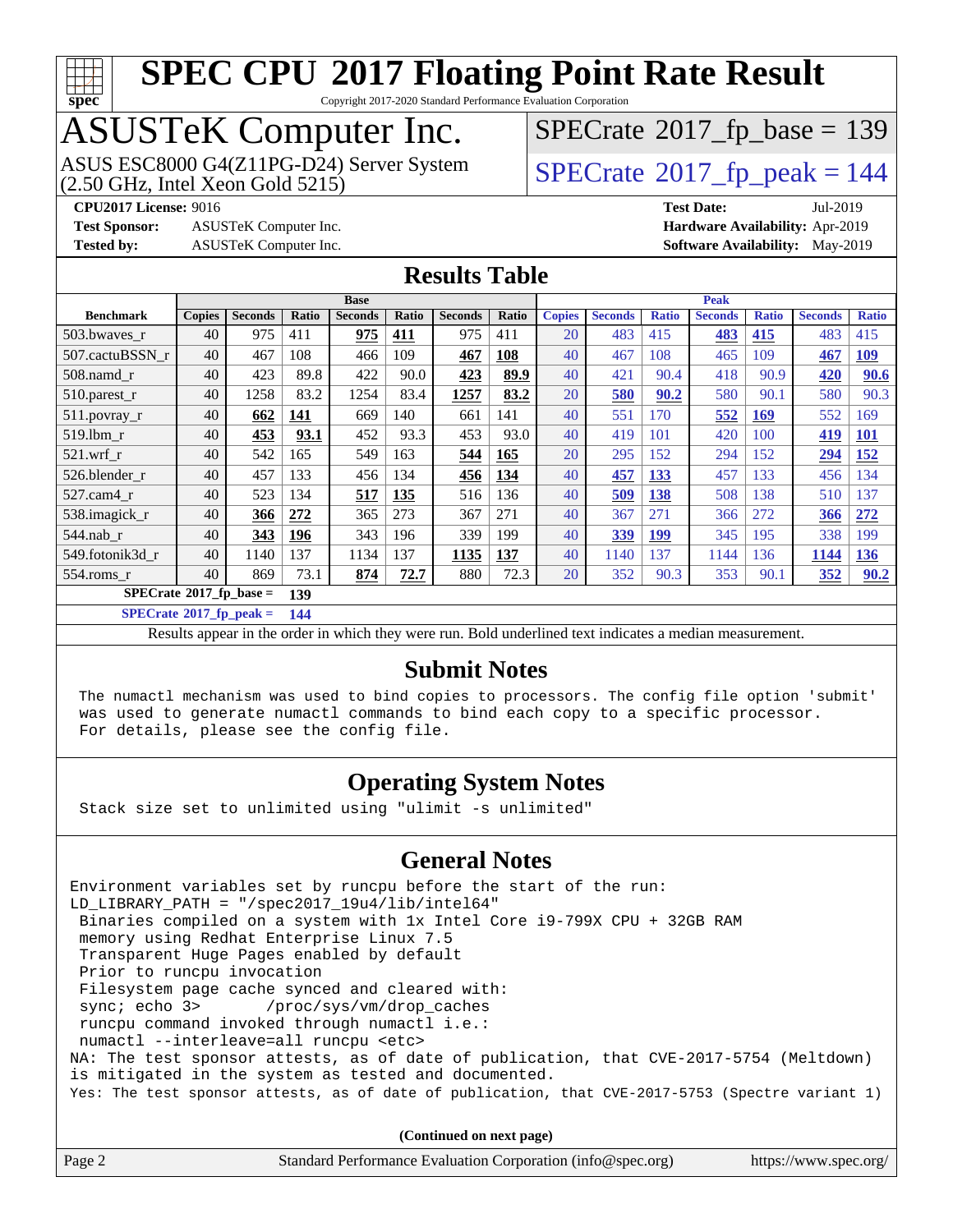

Copyright 2017-2020 Standard Performance Evaluation Corporation

## ASUSTeK Computer Inc.

(2.50 GHz, Intel Xeon Gold 5215) ASUS ESC8000 G4(Z11PG-D24) Server System  $\vert$  [SPECrate](http://www.spec.org/auto/cpu2017/Docs/result-fields.html#SPECrate2017fppeak)®[2017\\_fp\\_peak = 1](http://www.spec.org/auto/cpu2017/Docs/result-fields.html#SPECrate2017fppeak)44

 $SPECTate$ <sup>®</sup>[2017\\_fp\\_base =](http://www.spec.org/auto/cpu2017/Docs/result-fields.html#SPECrate2017fpbase) 139

**[Test Sponsor:](http://www.spec.org/auto/cpu2017/Docs/result-fields.html#TestSponsor)** ASUSTeK Computer Inc. **[Hardware Availability:](http://www.spec.org/auto/cpu2017/Docs/result-fields.html#HardwareAvailability)** Apr-2019 **[Tested by:](http://www.spec.org/auto/cpu2017/Docs/result-fields.html#Testedby)** ASUSTeK Computer Inc. **[Software Availability:](http://www.spec.org/auto/cpu2017/Docs/result-fields.html#SoftwareAvailability)** May-2019

**[CPU2017 License:](http://www.spec.org/auto/cpu2017/Docs/result-fields.html#CPU2017License)** 9016 **[Test Date:](http://www.spec.org/auto/cpu2017/Docs/result-fields.html#TestDate)** Jul-2019

**[General Notes \(Continued\)](http://www.spec.org/auto/cpu2017/Docs/result-fields.html#GeneralNotes)**

is mitigated in the system as tested and documented. Yes: The test sponsor attests, as of date of publication, that CVE-2017-5715 (Spectre variant 2) is mitigated in the system as tested and documented.

### **[Platform Notes](http://www.spec.org/auto/cpu2017/Docs/result-fields.html#PlatformNotes)**

Page 3 Standard Performance Evaluation Corporation [\(info@spec.org\)](mailto:info@spec.org) <https://www.spec.org/> BIOS Configuration: VT-d = Disabled Patrol Scrub = Disabled ENERGY\_PERF\_BIAS\_CFG mode = performance Engine Boost = Level3(Max) LLC dead line allc = Disabled SR-IOV Support = Disabled CSM Support = Disabled Sysinfo program /spec2017\_19u4/bin/sysinfo Rev: r5974 of 2018-05-19 9bcde8f2999c33d61f64985e45859ea9 running on linux-gh78 Tue Jul 16 22:14:00 2019 SUT (System Under Test) info as seen by some common utilities. For more information on this section, see <https://www.spec.org/cpu2017/Docs/config.html#sysinfo> From /proc/cpuinfo model name : Intel(R) Xeon(R) Gold 5215 CPU @ 2.50GHz 2 "physical id"s (chips) 40 "processors" cores, siblings (Caution: counting these is hw and system dependent. The following excerpts from /proc/cpuinfo might not be reliable. Use with caution.) cpu cores : 10 siblings : 20 physical 0: cores 0 1 2 3 4 8 9 10 11 12 physical 1: cores 0 1 2 3 4 8 9 10 11 12 From lscpu: Architecture: x86\_64 CPU op-mode(s): 32-bit, 64-bit Byte Order: Little Endian  $CPU(s):$  40 On-line CPU(s) list: 0-39 Thread(s) per core: 2 Core(s) per socket: 10 Socket(s): 2 NUMA node(s): 2 Vendor ID: GenuineIntel CPU family: 6 Model: 85 **(Continued on next page)**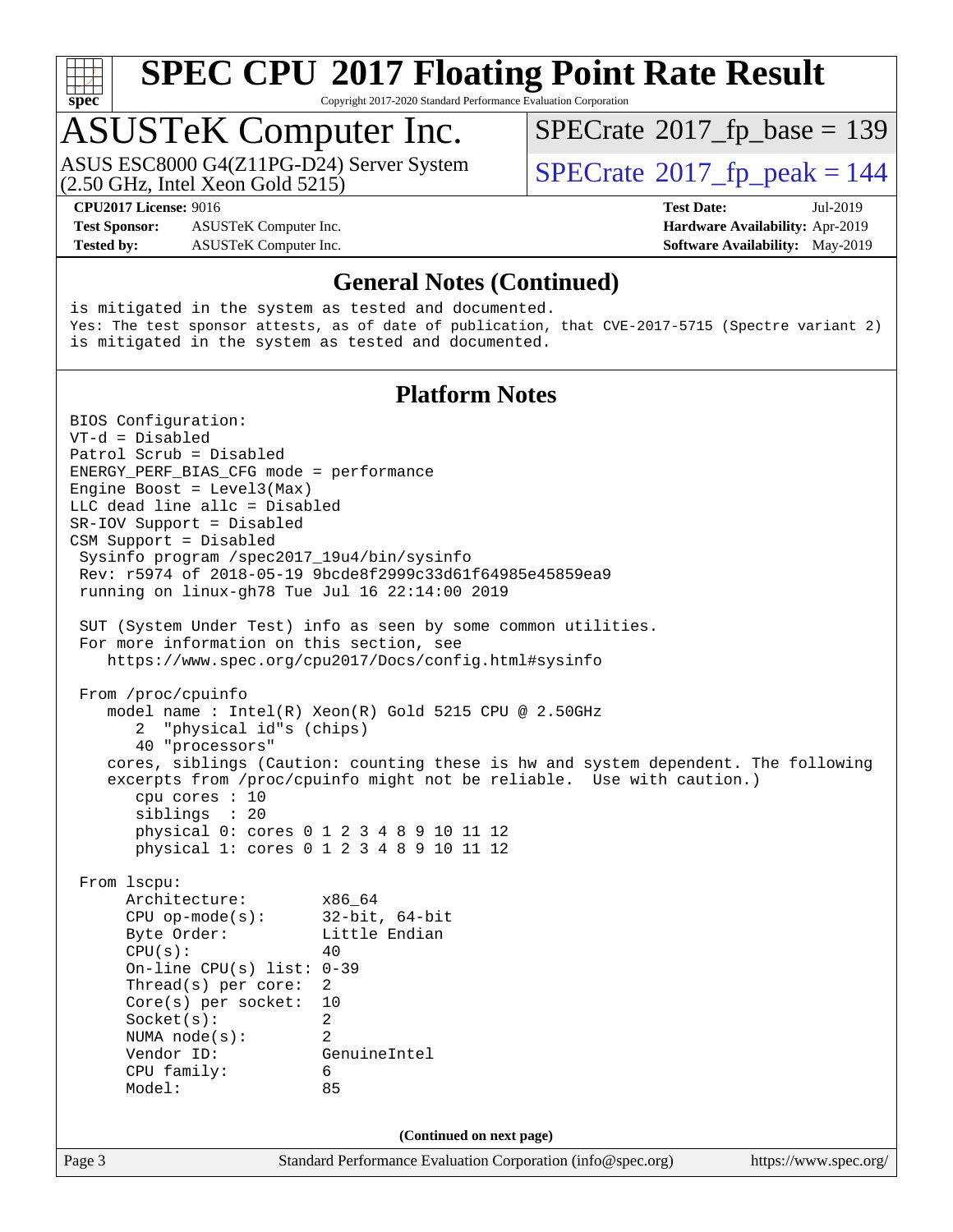

Copyright 2017-2020 Standard Performance Evaluation Corporation

## ASUSTeK Computer Inc.

(2.50 GHz, Intel Xeon Gold 5215)

 $SPECrate$ <sup>®</sup>[2017\\_fp\\_base =](http://www.spec.org/auto/cpu2017/Docs/result-fields.html#SPECrate2017fpbase) 139

**[Test Sponsor:](http://www.spec.org/auto/cpu2017/Docs/result-fields.html#TestSponsor)** ASUSTeK Computer Inc. **[Hardware Availability:](http://www.spec.org/auto/cpu2017/Docs/result-fields.html#HardwareAvailability)** Apr-2019

ASUS ESC8000 G4(Z11PG-D24) Server System  $\boxed{\text{SPECrate}^{\circ}2017\_fp\_peak = 144}$  $\boxed{\text{SPECrate}^{\circ}2017\_fp\_peak = 144}$  $\boxed{\text{SPECrate}^{\circ}2017\_fp\_peak = 144}$ 

**[CPU2017 License:](http://www.spec.org/auto/cpu2017/Docs/result-fields.html#CPU2017License)** 9016 **[Test Date:](http://www.spec.org/auto/cpu2017/Docs/result-fields.html#TestDate)** Jul-2019 **[Tested by:](http://www.spec.org/auto/cpu2017/Docs/result-fields.html#Testedby)** ASUSTeK Computer Inc. **[Software Availability:](http://www.spec.org/auto/cpu2017/Docs/result-fields.html#SoftwareAvailability)** May-2019

### **[Platform Notes \(Continued\)](http://www.spec.org/auto/cpu2017/Docs/result-fields.html#PlatformNotes)**

| Model name:                          | $Intel(R) Xeon(R) Gold 5215 CPU @ 2.50GHz$                                                                                                                |
|--------------------------------------|-----------------------------------------------------------------------------------------------------------------------------------------------------------|
| Stepping:                            | 6                                                                                                                                                         |
| CPU MHz:                             | 2500.000                                                                                                                                                  |
| $CPU$ $max$ $MHz$ :                  | 3400.0000                                                                                                                                                 |
| CPU min MHz:                         | 1000.0000                                                                                                                                                 |
| BogoMIPS:                            | 5000.00                                                                                                                                                   |
| Virtualization:                      | $VT - x$                                                                                                                                                  |
| Lld cache:                           | 32K                                                                                                                                                       |
| Lli cache:                           | 32K                                                                                                                                                       |
| L2 cache:                            | 1024K                                                                                                                                                     |
| $L3$ cache:                          | 14080K                                                                                                                                                    |
| NUMA node0 $CPU(s): 0-9, 20-29$      |                                                                                                                                                           |
| NUMA $node1$ $CPU(s):$               | 10-19,30-39                                                                                                                                               |
| Flaqs:                               | fpu vme de pse tsc msr pae mce cx8 apic sep mtrr pge mca cmov                                                                                             |
|                                      | pat pse36 clflush dts acpi mmx fxsr sse sse2 ss ht tm pbe syscall nx pdpelgb rdtscp                                                                       |
|                                      | lm constant_tsc art arch_perfmon pebs bts rep_good nopl xtopology nonstop_tsc cpuid                                                                       |
|                                      | aperfmperf tsc_known_freq pni pclmulqdq dtes64 monitor ds_cpl vmx smx est tm2 ssse3<br>sdbg fma cx16 xtpr pdcm pcid dca sse4_1 sse4_2 x2apic movbe popcnt |
|                                      | tsc_deadline_timer aes xsave avx f16c rdrand lahf_lm abm 3dnowprefetch cpuid_fault                                                                        |
|                                      | epb cat_13 cdp_13 invpcid_single mba tpr_shadow vnmi flexpriority ept vpid fsgsbase                                                                       |
|                                      | tsc_adjust bmil hle avx2 smep bmi2 erms invpcid rtm cqm mpx rdt_a avx512f avx512dq                                                                        |
|                                      | rdseed adx smap clflushopt clwb intel_pt avx512cd avx512bw avx512vl xsaveopt xsavec                                                                       |
|                                      | xgetbvl xsaves cqm_llc cqm_occup_llc cqm_mbm_total cqm_mbm_local ibpb ibrs stibp                                                                          |
|                                      | dtherm ida arat pln pts hwp hwp_act_window hwp_epp hwp_pkg_req pku ospke avx512_vnni                                                                      |
| arch_capabilities ssbd               |                                                                                                                                                           |
| /proc/cpuinfo cache data             |                                                                                                                                                           |
| cache size : 14080 KB                |                                                                                                                                                           |
|                                      |                                                                                                                                                           |
|                                      | From numactl --hardware WARNING: a numactl 'node' might or might not correspond to a                                                                      |
| physical chip.                       |                                                                                                                                                           |
| $available: 2 nodes (0-1)$           |                                                                                                                                                           |
|                                      | node 0 cpus: 0 1 2 3 4 5 6 7 8 9 20 21 22 23 24 25 26 27 28 29                                                                                            |
| node 0 size: 385548 MB               |                                                                                                                                                           |
| node 0 free: 384609 MB               |                                                                                                                                                           |
|                                      | node 1 cpus: 10 11 12 13 14 15 16 17 18 19 30 31 32 33 34 35 36 37 38 39                                                                                  |
| node 1 size: 387022 MB               |                                                                                                                                                           |
| node 1 free: 386027 MB               |                                                                                                                                                           |
| node distances:                      |                                                                                                                                                           |
| node<br>$\overline{\mathbf{0}}$<br>1 |                                                                                                                                                           |
| 0: 10 21                             |                                                                                                                                                           |
| 1:<br>21 10                          |                                                                                                                                                           |
| From /proc/meminfo                   |                                                                                                                                                           |
| MemTotal:<br>791112324 kB            |                                                                                                                                                           |
| HugePages_Total:                     | 0                                                                                                                                                         |
| Hugepagesize:                        | 2048 kB                                                                                                                                                   |
|                                      |                                                                                                                                                           |
|                                      | (Continued on next page)                                                                                                                                  |
|                                      |                                                                                                                                                           |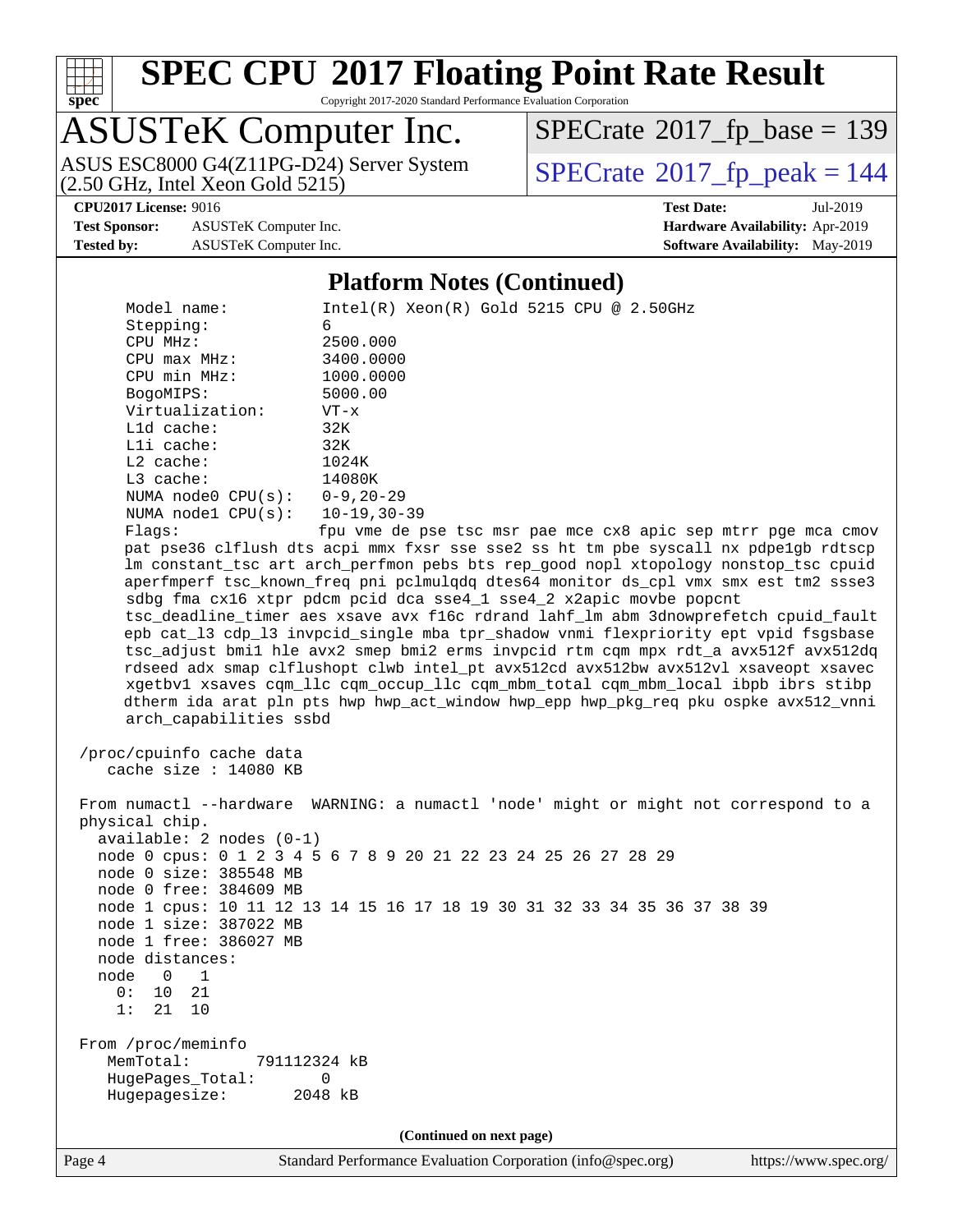

Copyright 2017-2020 Standard Performance Evaluation Corporation

## ASUSTeK Computer Inc.

ASUS ESC8000 G4(Z11PG-D24) Server System  $(2.50 \text{ GHz}, \text{ Intel Xeon Gold } 5215)$   $\big|$  [SPECrate](http://www.spec.org/auto/cpu2017/Docs/result-fields.html#SPECrate2017fppeak)®[2017\\_fp\\_peak = 1](http://www.spec.org/auto/cpu2017/Docs/result-fields.html#SPECrate2017fppeak)44

 $SPECrate$ <sup>®</sup>[2017\\_fp\\_base =](http://www.spec.org/auto/cpu2017/Docs/result-fields.html#SPECrate2017fpbase) 139

**[Test Sponsor:](http://www.spec.org/auto/cpu2017/Docs/result-fields.html#TestSponsor)** ASUSTeK Computer Inc. **[Hardware Availability:](http://www.spec.org/auto/cpu2017/Docs/result-fields.html#HardwareAvailability)** Apr-2019 **[Tested by:](http://www.spec.org/auto/cpu2017/Docs/result-fields.html#Testedby)** ASUSTeK Computer Inc. **[Software Availability:](http://www.spec.org/auto/cpu2017/Docs/result-fields.html#SoftwareAvailability)** May-2019

**[CPU2017 License:](http://www.spec.org/auto/cpu2017/Docs/result-fields.html#CPU2017License)** 9016 **[Test Date:](http://www.spec.org/auto/cpu2017/Docs/result-fields.html#TestDate)** Jul-2019

### **[Platform Notes \(Continued\)](http://www.spec.org/auto/cpu2017/Docs/result-fields.html#PlatformNotes)**

|                                            | From /etc/*release* /etc/*version*                                                                                                                            |                       |
|--------------------------------------------|---------------------------------------------------------------------------------------------------------------------------------------------------------------|-----------------------|
| os-release:<br>NAME="SLES"                 |                                                                                                                                                               |                       |
| VERSION="15"                               |                                                                                                                                                               |                       |
| VERSION_ID="15"                            |                                                                                                                                                               |                       |
|                                            | PRETTY_NAME="SUSE Linux Enterprise Server 15"                                                                                                                 |                       |
| ID="sles"                                  |                                                                                                                                                               |                       |
| ID_LIKE="suse"<br>$ANSI$ _COLOR=" $0:32$ " |                                                                                                                                                               |                       |
|                                            | CPE_NAME="cpe:/o:suse:sles:15"                                                                                                                                |                       |
| uname $-a$ :                               |                                                                                                                                                               |                       |
|                                            | Linux linux-gh78 4.12.14-23-default #1 SMP Tue May 29 21:04:44 UTC 2018 (cd0437b)                                                                             |                       |
|                                            | x86_64 x86_64 x86_64 GNU/Linux                                                                                                                                |                       |
|                                            | Kernel self-reported vulnerability status:                                                                                                                    |                       |
| CVE-2017-5754 (Meltdown):                  | Not affected                                                                                                                                                  |                       |
|                                            | CVE-2017-5753 (Spectre variant 1): Mitigation: __user pointer sanitization                                                                                    |                       |
| IBPB, IBRS_FW                              | CVE-2017-5715 (Spectre variant 2): Mitigation: Indirect Branch Restricted Speculation,                                                                        |                       |
|                                            |                                                                                                                                                               |                       |
| run-level 3 Jul 16 14:04                   |                                                                                                                                                               |                       |
| SPEC is set to: /spec2017_19u4             |                                                                                                                                                               |                       |
|                                            | Filesystem Type Size Used Avail Use% Mounted on                                                                                                               |                       |
| /dev/sda4                                  | xfs 929G 15G 914G<br>$2\frac{3}{2}$ /                                                                                                                         |                       |
|                                            | Additional information from dmidecode follows. WARNING: Use caution when you interpret                                                                        |                       |
|                                            | this section. The 'dmidecode' program reads system data which is "intended to allow                                                                           |                       |
|                                            | hardware to be accurately determined", but the intent may not be met, as there are<br>frequent changes to hardware, firmware, and the "DMTF SMBIOS" standard. |                       |
|                                            | BIOS American Megatrends Inc. 5102 02/11/2019                                                                                                                 |                       |
| Memory:                                    |                                                                                                                                                               |                       |
|                                            | 24x Samsung M393A4K40CB2-CVF 32 GB 2 rank 2933, configured at 2666                                                                                            |                       |
|                                            | (End of data from sysinfo program)                                                                                                                            |                       |
|                                            |                                                                                                                                                               |                       |
|                                            | <b>Compiler Version Notes</b>                                                                                                                                 |                       |
| С                                          | 519.1bm_r(base, peak) 538.imagick_r(base, peak)                                                                                                               |                       |
|                                            | 544.nab_r(base, peak)                                                                                                                                         |                       |
|                                            | Intel(R) C Intel(R) 64 Compiler for applications running on Intel(R) 64,                                                                                      |                       |
|                                            |                                                                                                                                                               |                       |
|                                            | (Continued on next page)                                                                                                                                      |                       |
| Page 5                                     | Standard Performance Evaluation Corporation (info@spec.org)                                                                                                   | https://www.spec.org/ |
|                                            |                                                                                                                                                               |                       |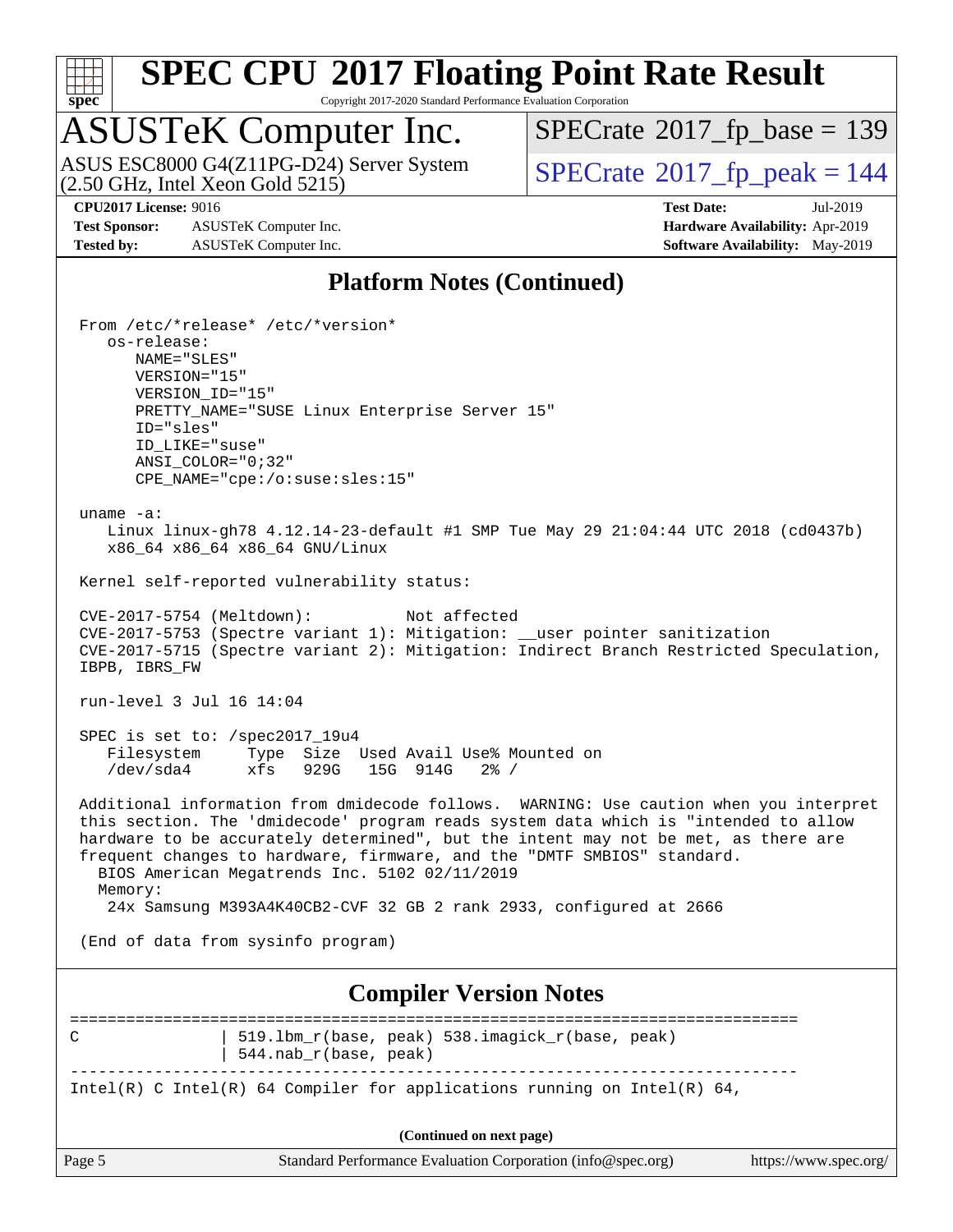

Copyright 2017-2020 Standard Performance Evaluation Corporation

## ASUSTeK Computer Inc.

ASUS ESC8000 G4(Z11PG-D24) Server System  $(2.50 \text{ GHz}, \text{ Intel Xeon Gold } 5215)$   $\big|$  [SPECrate](http://www.spec.org/auto/cpu2017/Docs/result-fields.html#SPECrate2017fppeak)®[2017\\_fp\\_peak = 1](http://www.spec.org/auto/cpu2017/Docs/result-fields.html#SPECrate2017fppeak)44

 $SPECrate$ <sup>®</sup>[2017\\_fp\\_base =](http://www.spec.org/auto/cpu2017/Docs/result-fields.html#SPECrate2017fpbase) 139

**[Test Sponsor:](http://www.spec.org/auto/cpu2017/Docs/result-fields.html#TestSponsor)** ASUSTeK Computer Inc. **[Hardware Availability:](http://www.spec.org/auto/cpu2017/Docs/result-fields.html#HardwareAvailability)** Apr-2019 **[Tested by:](http://www.spec.org/auto/cpu2017/Docs/result-fields.html#Testedby)** ASUSTeK Computer Inc. **[Software Availability:](http://www.spec.org/auto/cpu2017/Docs/result-fields.html#SoftwareAvailability)** May-2019

**[CPU2017 License:](http://www.spec.org/auto/cpu2017/Docs/result-fields.html#CPU2017License)** 9016 **[Test Date:](http://www.spec.org/auto/cpu2017/Docs/result-fields.html#TestDate)** Jul-2019

### **[Compiler Version Notes \(Continued\)](http://www.spec.org/auto/cpu2017/Docs/result-fields.html#CompilerVersionNotes)**

| Version 19.0.4.227 Build 20190416<br>Copyright (C) 1985-2019 Intel Corporation. All rights reserved.                                                                                                                                                                                                                                                                                                                                                                                                                                                                                        |                       |
|---------------------------------------------------------------------------------------------------------------------------------------------------------------------------------------------------------------------------------------------------------------------------------------------------------------------------------------------------------------------------------------------------------------------------------------------------------------------------------------------------------------------------------------------------------------------------------------------|-----------------------|
|                                                                                                                                                                                                                                                                                                                                                                                                                                                                                                                                                                                             |                       |
| 508.namd_r(base, peak) 510.parest_r(base, peak)<br>$C++$                                                                                                                                                                                                                                                                                                                                                                                                                                                                                                                                    |                       |
| Intel(R) $C++$ Intel(R) 64 Compiler for applications running on Intel(R) 64,<br>Version 19.0.4.227 Build 20190416<br>Copyright (C) 1985-2019 Intel Corporation. All rights reserved.                                                                                                                                                                                                                                                                                                                                                                                                        |                       |
| C++, C $ $ 511.povray_r(base, peak) 526.blender_r(base, peak)                                                                                                                                                                                                                                                                                                                                                                                                                                                                                                                               |                       |
| Intel(R) $C++$ Intel(R) 64 Compiler for applications running on Intel(R) 64,<br>Version 19.0.4.227 Build 20190416<br>Copyright (C) 1985-2019 Intel Corporation. All rights reserved.<br>Intel(R) C Intel(R) 64 Compiler for applications running on Intel(R) 64,<br>Version 19.0.4.227 Build 20190416<br>Copyright (C) 1985-2019 Intel Corporation. All rights reserved.                                                                                                                                                                                                                    |                       |
| $C++$ , C, Fortran   507.cactuBSSN_r(base, peak)<br>_____________________________                                                                                                                                                                                                                                                                                                                                                                                                                                                                                                           |                       |
| Intel(R) C++ Intel(R) 64 Compiler for applications running on Intel(R) 64,<br>Version 19.0.4.227 Build 20190416<br>Copyright (C) 1985-2019 Intel Corporation. All rights reserved.<br>Intel(R) C Intel(R) 64 Compiler for applications running on Intel(R) 64,<br>Version 19.0.4.227 Build 20190416<br>Copyright (C) 1985-2019 Intel Corporation. All rights reserved.<br>$Intel(R)$ Fortran Intel(R) 64 Compiler for applications running on Intel(R)<br>64, Version 19.0.4.227 Build 20190416<br>Copyright (C) 1985-2019 Intel Corporation. All rights reserved.<br>--------------------- |                       |
| $503.bwaves_r(base, peak)$ 549.fotonik3d_r(base, peak)<br>Fortran<br>554.roms_r(base, peak)                                                                                                                                                                                                                                                                                                                                                                                                                                                                                                 |                       |
| $Intel(R)$ Fortran Intel(R) 64 Compiler for applications running on Intel(R)<br>64, Version 19.0.4.227 Build 20190416<br>Copyright (C) 1985-2019 Intel Corporation. All rights reserved.<br>-------------------                                                                                                                                                                                                                                                                                                                                                                             |                       |
| (Continued on next page)                                                                                                                                                                                                                                                                                                                                                                                                                                                                                                                                                                    |                       |
| Standard Performance Evaluation Corporation (info@spec.org)<br>Page 6                                                                                                                                                                                                                                                                                                                                                                                                                                                                                                                       | https://www.spec.org/ |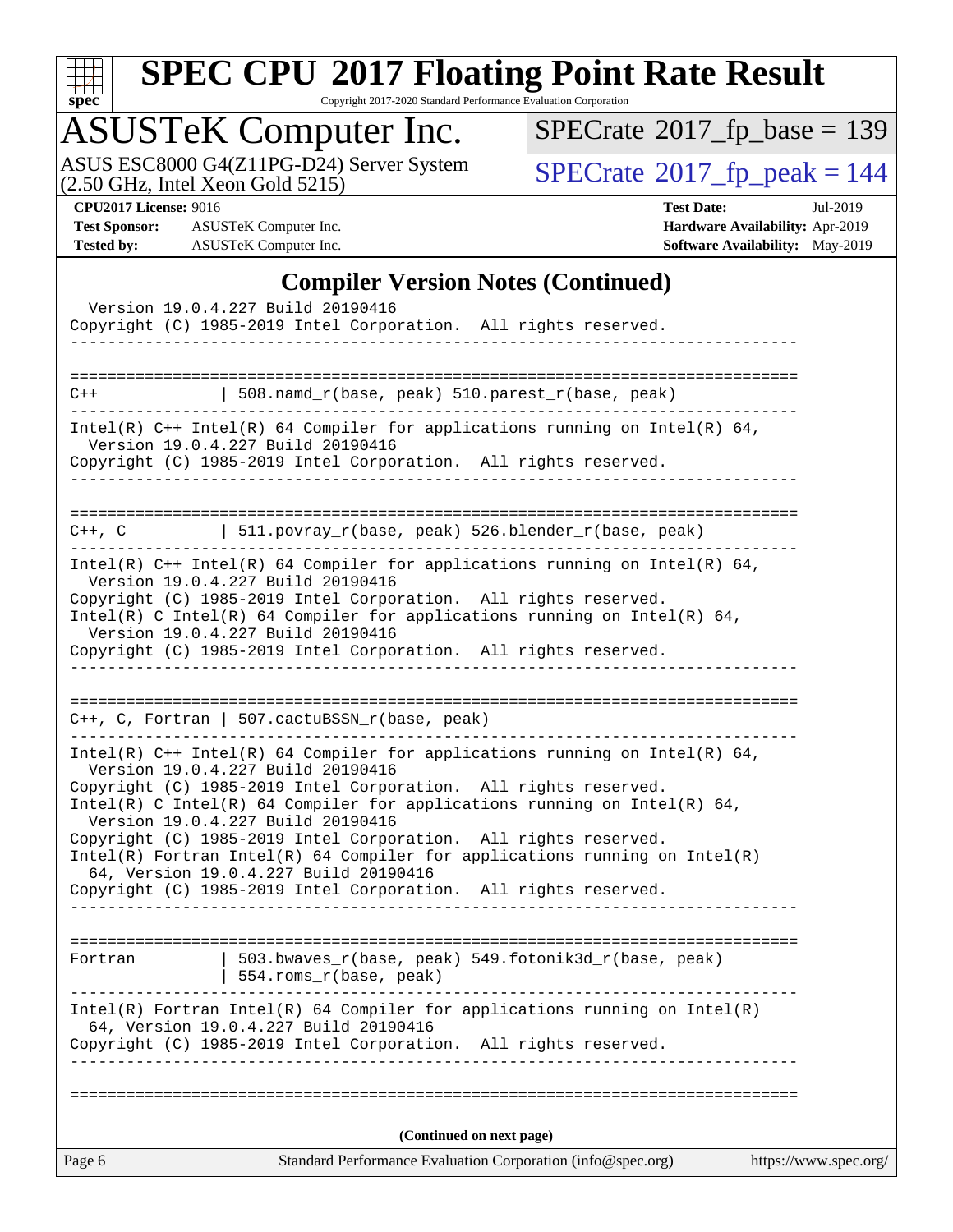

Copyright 2017-2020 Standard Performance Evaluation Corporation

# ASUSTeK Computer Inc.<br>ASUS ESC8000 G4(Z11PG-D24) Server System

(2.50 GHz, Intel Xeon Gold 5215)

 $SPECTate$ <sup>®</sup>[2017\\_fp\\_base =](http://www.spec.org/auto/cpu2017/Docs/result-fields.html#SPECrate2017fpbase) 139

 $SPECTate<sup>®</sup>2017<sub>fr</sub>peak =  $144$$ 

**[Test Sponsor:](http://www.spec.org/auto/cpu2017/Docs/result-fields.html#TestSponsor)** ASUSTeK Computer Inc. **[Hardware Availability:](http://www.spec.org/auto/cpu2017/Docs/result-fields.html#HardwareAvailability)** Apr-2019 **[Tested by:](http://www.spec.org/auto/cpu2017/Docs/result-fields.html#Testedby)** ASUSTeK Computer Inc. **[Software Availability:](http://www.spec.org/auto/cpu2017/Docs/result-fields.html#SoftwareAvailability)** May-2019

**[CPU2017 License:](http://www.spec.org/auto/cpu2017/Docs/result-fields.html#CPU2017License)** 9016 **[Test Date:](http://www.spec.org/auto/cpu2017/Docs/result-fields.html#TestDate)** Jul-2019

### **[Compiler Version Notes \(Continued\)](http://www.spec.org/auto/cpu2017/Docs/result-fields.html#CompilerVersionNotes)**

Fortran, C | 521.wrf\_r(base, peak) 527.cam4\_r(base, peak)

------------------------------------------------------------------------------ Intel(R) Fortran Intel(R) 64 Compiler for applications running on Intel(R) 64, Version 19.0.4.227 Build 20190416 Copyright (C) 1985-2019 Intel Corporation. All rights reserved. Intel(R) C Intel(R) 64 Compiler for applications running on Intel(R) 64, Version 19.0.4.227 Build 20190416 Copyright (C) 1985-2019 Intel Corporation. All rights reserved. ------------------------------------------------------------------------------

**[Base Compiler Invocation](http://www.spec.org/auto/cpu2017/Docs/result-fields.html#BaseCompilerInvocation)**

[C benchmarks](http://www.spec.org/auto/cpu2017/Docs/result-fields.html#Cbenchmarks):

[icc -m64 -std=c11](http://www.spec.org/cpu2017/results/res2019q3/cpu2017-20190722-16306.flags.html#user_CCbase_intel_icc_64bit_c11_33ee0cdaae7deeeab2a9725423ba97205ce30f63b9926c2519791662299b76a0318f32ddfffdc46587804de3178b4f9328c46fa7c2b0cd779d7a61945c91cd35)

[C++ benchmarks:](http://www.spec.org/auto/cpu2017/Docs/result-fields.html#CXXbenchmarks) [icpc -m64](http://www.spec.org/cpu2017/results/res2019q3/cpu2017-20190722-16306.flags.html#user_CXXbase_intel_icpc_64bit_4ecb2543ae3f1412ef961e0650ca070fec7b7afdcd6ed48761b84423119d1bf6bdf5cad15b44d48e7256388bc77273b966e5eb805aefd121eb22e9299b2ec9d9)

[Fortran benchmarks](http://www.spec.org/auto/cpu2017/Docs/result-fields.html#Fortranbenchmarks): [ifort -m64](http://www.spec.org/cpu2017/results/res2019q3/cpu2017-20190722-16306.flags.html#user_FCbase_intel_ifort_64bit_24f2bb282fbaeffd6157abe4f878425411749daecae9a33200eee2bee2fe76f3b89351d69a8130dd5949958ce389cf37ff59a95e7a40d588e8d3a57e0c3fd751)

[Benchmarks using both Fortran and C](http://www.spec.org/auto/cpu2017/Docs/result-fields.html#BenchmarksusingbothFortranandC): [ifort -m64](http://www.spec.org/cpu2017/results/res2019q3/cpu2017-20190722-16306.flags.html#user_CC_FCbase_intel_ifort_64bit_24f2bb282fbaeffd6157abe4f878425411749daecae9a33200eee2bee2fe76f3b89351d69a8130dd5949958ce389cf37ff59a95e7a40d588e8d3a57e0c3fd751) [icc -m64 -std=c11](http://www.spec.org/cpu2017/results/res2019q3/cpu2017-20190722-16306.flags.html#user_CC_FCbase_intel_icc_64bit_c11_33ee0cdaae7deeeab2a9725423ba97205ce30f63b9926c2519791662299b76a0318f32ddfffdc46587804de3178b4f9328c46fa7c2b0cd779d7a61945c91cd35)

[Benchmarks using both C and C++](http://www.spec.org/auto/cpu2017/Docs/result-fields.html#BenchmarksusingbothCandCXX): [icpc -m64](http://www.spec.org/cpu2017/results/res2019q3/cpu2017-20190722-16306.flags.html#user_CC_CXXbase_intel_icpc_64bit_4ecb2543ae3f1412ef961e0650ca070fec7b7afdcd6ed48761b84423119d1bf6bdf5cad15b44d48e7256388bc77273b966e5eb805aefd121eb22e9299b2ec9d9) [icc -m64 -std=c11](http://www.spec.org/cpu2017/results/res2019q3/cpu2017-20190722-16306.flags.html#user_CC_CXXbase_intel_icc_64bit_c11_33ee0cdaae7deeeab2a9725423ba97205ce30f63b9926c2519791662299b76a0318f32ddfffdc46587804de3178b4f9328c46fa7c2b0cd779d7a61945c91cd35)

[Benchmarks using Fortran, C, and C++:](http://www.spec.org/auto/cpu2017/Docs/result-fields.html#BenchmarksusingFortranCandCXX) [icpc -m64](http://www.spec.org/cpu2017/results/res2019q3/cpu2017-20190722-16306.flags.html#user_CC_CXX_FCbase_intel_icpc_64bit_4ecb2543ae3f1412ef961e0650ca070fec7b7afdcd6ed48761b84423119d1bf6bdf5cad15b44d48e7256388bc77273b966e5eb805aefd121eb22e9299b2ec9d9) [icc -m64 -std=c11](http://www.spec.org/cpu2017/results/res2019q3/cpu2017-20190722-16306.flags.html#user_CC_CXX_FCbase_intel_icc_64bit_c11_33ee0cdaae7deeeab2a9725423ba97205ce30f63b9926c2519791662299b76a0318f32ddfffdc46587804de3178b4f9328c46fa7c2b0cd779d7a61945c91cd35) [ifort -m64](http://www.spec.org/cpu2017/results/res2019q3/cpu2017-20190722-16306.flags.html#user_CC_CXX_FCbase_intel_ifort_64bit_24f2bb282fbaeffd6157abe4f878425411749daecae9a33200eee2bee2fe76f3b89351d69a8130dd5949958ce389cf37ff59a95e7a40d588e8d3a57e0c3fd751)

### **[Base Portability Flags](http://www.spec.org/auto/cpu2017/Docs/result-fields.html#BasePortabilityFlags)**

 503.bwaves\_r: [-DSPEC\\_LP64](http://www.spec.org/cpu2017/results/res2019q3/cpu2017-20190722-16306.flags.html#suite_basePORTABILITY503_bwaves_r_DSPEC_LP64) 507.cactuBSSN\_r: [-DSPEC\\_LP64](http://www.spec.org/cpu2017/results/res2019q3/cpu2017-20190722-16306.flags.html#suite_basePORTABILITY507_cactuBSSN_r_DSPEC_LP64) 508.namd\_r: [-DSPEC\\_LP64](http://www.spec.org/cpu2017/results/res2019q3/cpu2017-20190722-16306.flags.html#suite_basePORTABILITY508_namd_r_DSPEC_LP64) 510.parest\_r: [-DSPEC\\_LP64](http://www.spec.org/cpu2017/results/res2019q3/cpu2017-20190722-16306.flags.html#suite_basePORTABILITY510_parest_r_DSPEC_LP64) 511.povray\_r: [-DSPEC\\_LP64](http://www.spec.org/cpu2017/results/res2019q3/cpu2017-20190722-16306.flags.html#suite_basePORTABILITY511_povray_r_DSPEC_LP64) 519.lbm\_r: [-DSPEC\\_LP64](http://www.spec.org/cpu2017/results/res2019q3/cpu2017-20190722-16306.flags.html#suite_basePORTABILITY519_lbm_r_DSPEC_LP64) 521.wrf\_r: [-DSPEC\\_LP64](http://www.spec.org/cpu2017/results/res2019q3/cpu2017-20190722-16306.flags.html#suite_basePORTABILITY521_wrf_r_DSPEC_LP64) [-DSPEC\\_CASE\\_FLAG](http://www.spec.org/cpu2017/results/res2019q3/cpu2017-20190722-16306.flags.html#b521.wrf_r_baseCPORTABILITY_DSPEC_CASE_FLAG) [-convert big\\_endian](http://www.spec.org/cpu2017/results/res2019q3/cpu2017-20190722-16306.flags.html#user_baseFPORTABILITY521_wrf_r_convert_big_endian_c3194028bc08c63ac5d04de18c48ce6d347e4e562e8892b8bdbdc0214820426deb8554edfa529a3fb25a586e65a3d812c835984020483e7e73212c4d31a38223) 526.blender\_r: [-DSPEC\\_LP64](http://www.spec.org/cpu2017/results/res2019q3/cpu2017-20190722-16306.flags.html#suite_basePORTABILITY526_blender_r_DSPEC_LP64) [-DSPEC\\_LINUX](http://www.spec.org/cpu2017/results/res2019q3/cpu2017-20190722-16306.flags.html#b526.blender_r_baseCPORTABILITY_DSPEC_LINUX) [-funsigned-char](http://www.spec.org/cpu2017/results/res2019q3/cpu2017-20190722-16306.flags.html#user_baseCPORTABILITY526_blender_r_force_uchar_40c60f00ab013830e2dd6774aeded3ff59883ba5a1fc5fc14077f794d777847726e2a5858cbc7672e36e1b067e7e5c1d9a74f7176df07886a243d7cc18edfe67) 527.cam4\_r: [-DSPEC\\_LP64](http://www.spec.org/cpu2017/results/res2019q3/cpu2017-20190722-16306.flags.html#suite_basePORTABILITY527_cam4_r_DSPEC_LP64) [-DSPEC\\_CASE\\_FLAG](http://www.spec.org/cpu2017/results/res2019q3/cpu2017-20190722-16306.flags.html#b527.cam4_r_baseCPORTABILITY_DSPEC_CASE_FLAG) 538.imagick\_r: [-DSPEC\\_LP64](http://www.spec.org/cpu2017/results/res2019q3/cpu2017-20190722-16306.flags.html#suite_basePORTABILITY538_imagick_r_DSPEC_LP64) 544.nab\_r: [-DSPEC\\_LP64](http://www.spec.org/cpu2017/results/res2019q3/cpu2017-20190722-16306.flags.html#suite_basePORTABILITY544_nab_r_DSPEC_LP64)

**(Continued on next page)**

Page 7 Standard Performance Evaluation Corporation [\(info@spec.org\)](mailto:info@spec.org) <https://www.spec.org/>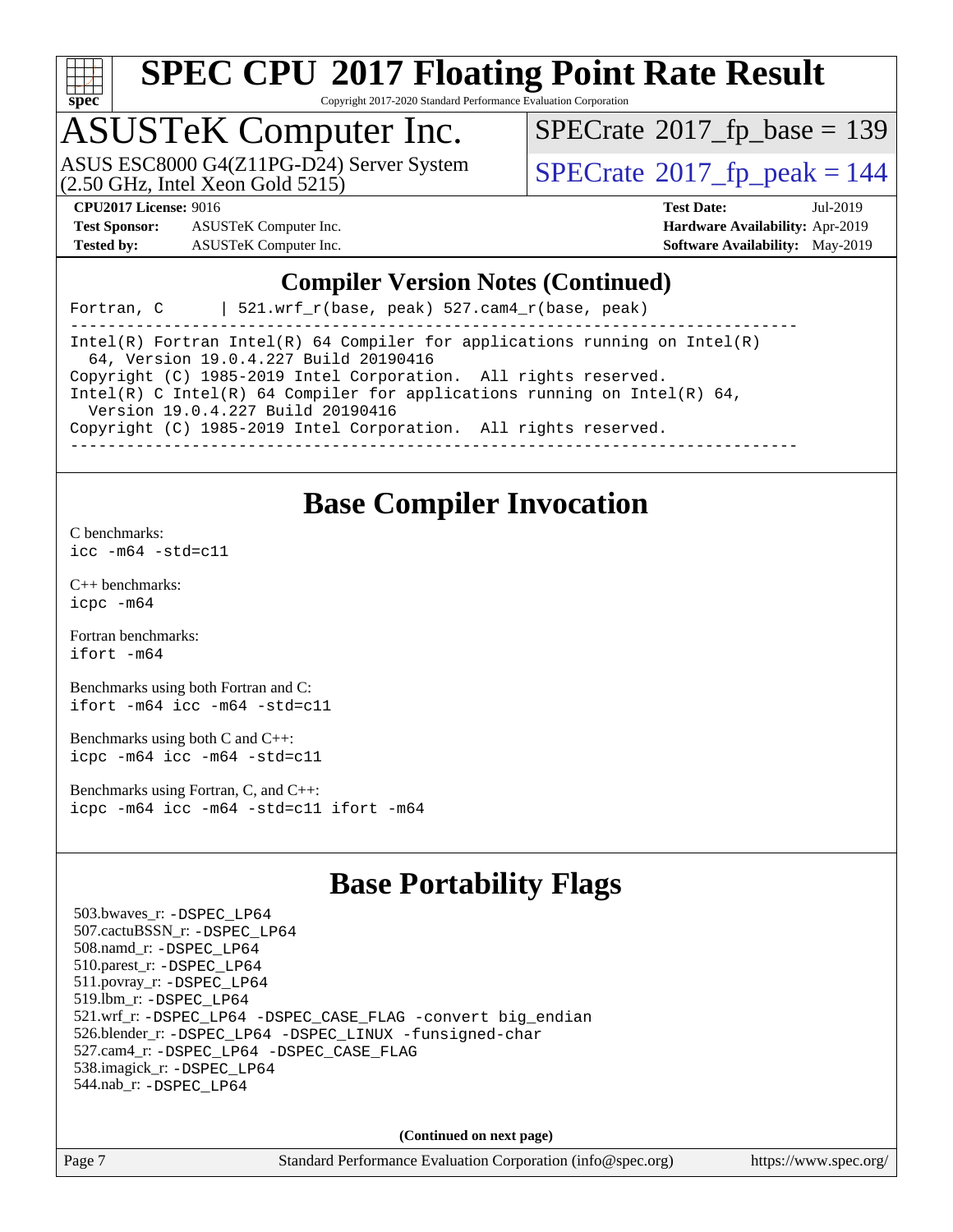

Copyright 2017-2020 Standard Performance Evaluation Corporation

# ASUSTeK Computer Inc.<br>ASUS ESC8000 G4(Z11PG-D24) Server System

 $(2.50$  GHz, Intel Xeon Gold  $5215)$ 

 $SPECTate$ <sup>®</sup>[2017\\_fp\\_base =](http://www.spec.org/auto/cpu2017/Docs/result-fields.html#SPECrate2017fpbase) 139

**[Test Sponsor:](http://www.spec.org/auto/cpu2017/Docs/result-fields.html#TestSponsor)** ASUSTeK Computer Inc. **[Hardware Availability:](http://www.spec.org/auto/cpu2017/Docs/result-fields.html#HardwareAvailability)** Apr-2019 **[Tested by:](http://www.spec.org/auto/cpu2017/Docs/result-fields.html#Testedby)** ASUSTeK Computer Inc. **[Software Availability:](http://www.spec.org/auto/cpu2017/Docs/result-fields.html#SoftwareAvailability)** May-2019

 $SPECTate<sup>®</sup>2017<sub>fr</sub>peak =  $144$$ 

**[CPU2017 License:](http://www.spec.org/auto/cpu2017/Docs/result-fields.html#CPU2017License)** 9016 **[Test Date:](http://www.spec.org/auto/cpu2017/Docs/result-fields.html#TestDate)** Jul-2019

### **[Base Portability Flags \(Continued\)](http://www.spec.org/auto/cpu2017/Docs/result-fields.html#BasePortabilityFlags)**

 549.fotonik3d\_r: [-DSPEC\\_LP64](http://www.spec.org/cpu2017/results/res2019q3/cpu2017-20190722-16306.flags.html#suite_basePORTABILITY549_fotonik3d_r_DSPEC_LP64) 554.roms\_r: [-DSPEC\\_LP64](http://www.spec.org/cpu2017/results/res2019q3/cpu2017-20190722-16306.flags.html#suite_basePORTABILITY554_roms_r_DSPEC_LP64)

### **[Base Optimization Flags](http://www.spec.org/auto/cpu2017/Docs/result-fields.html#BaseOptimizationFlags)**

[C benchmarks](http://www.spec.org/auto/cpu2017/Docs/result-fields.html#Cbenchmarks):

```
-xCORE-AVX2 -ipo -O3 -no-prec-div -qopt-prefetch -ffinite-math-only
-qopt-mem-layout-trans=4
C++ benchmarks: 
-xCORE-AVX2 -ipo -O3 -no-prec-div -qopt-prefetch -ffinite-math-only
-qopt-mem-layout-trans=4
Fortran benchmarks: 
-xCORE-AVX2 -ipo -O3 -no-prec-div -qopt-prefetch -ffinite-math-only
-qopt-mem-layout-trans=4 -auto -nostandard-realloc-lhs
-align array32byte
Benchmarks using both Fortran and C: 
-xCORE-AVX2 -ipo -O3 -no-prec-div -qopt-prefetch -ffinite-math-only
-qopt-mem-layout-trans=4 -auto -nostandard-realloc-lhs
-align array32byte
Benchmarks using both C and C++: 
-xCORE-AVX2 -ipo -O3 -no-prec-div -qopt-prefetch -ffinite-math-only
-qopt-mem-layout-trans=4
Benchmarks using Fortran, C, and C++: 
-xCORE-AVX2 -ipo -O3 -no-prec-div -qopt-prefetch -ffinite-math-only
-qopt-mem-layout-trans=4 -auto -nostandard-realloc-lhs
-align array32byte
```
### **[Peak Compiler Invocation](http://www.spec.org/auto/cpu2017/Docs/result-fields.html#PeakCompilerInvocation)**

[C benchmarks](http://www.spec.org/auto/cpu2017/Docs/result-fields.html#Cbenchmarks): [icc -m64 -std=c11](http://www.spec.org/cpu2017/results/res2019q3/cpu2017-20190722-16306.flags.html#user_CCpeak_intel_icc_64bit_c11_33ee0cdaae7deeeab2a9725423ba97205ce30f63b9926c2519791662299b76a0318f32ddfffdc46587804de3178b4f9328c46fa7c2b0cd779d7a61945c91cd35)

[C++ benchmarks:](http://www.spec.org/auto/cpu2017/Docs/result-fields.html#CXXbenchmarks) [icpc -m64](http://www.spec.org/cpu2017/results/res2019q3/cpu2017-20190722-16306.flags.html#user_CXXpeak_intel_icpc_64bit_4ecb2543ae3f1412ef961e0650ca070fec7b7afdcd6ed48761b84423119d1bf6bdf5cad15b44d48e7256388bc77273b966e5eb805aefd121eb22e9299b2ec9d9)

[Fortran benchmarks](http://www.spec.org/auto/cpu2017/Docs/result-fields.html#Fortranbenchmarks): [ifort -m64](http://www.spec.org/cpu2017/results/res2019q3/cpu2017-20190722-16306.flags.html#user_FCpeak_intel_ifort_64bit_24f2bb282fbaeffd6157abe4f878425411749daecae9a33200eee2bee2fe76f3b89351d69a8130dd5949958ce389cf37ff59a95e7a40d588e8d3a57e0c3fd751)

**(Continued on next page)**

Page 8 Standard Performance Evaluation Corporation [\(info@spec.org\)](mailto:info@spec.org) <https://www.spec.org/>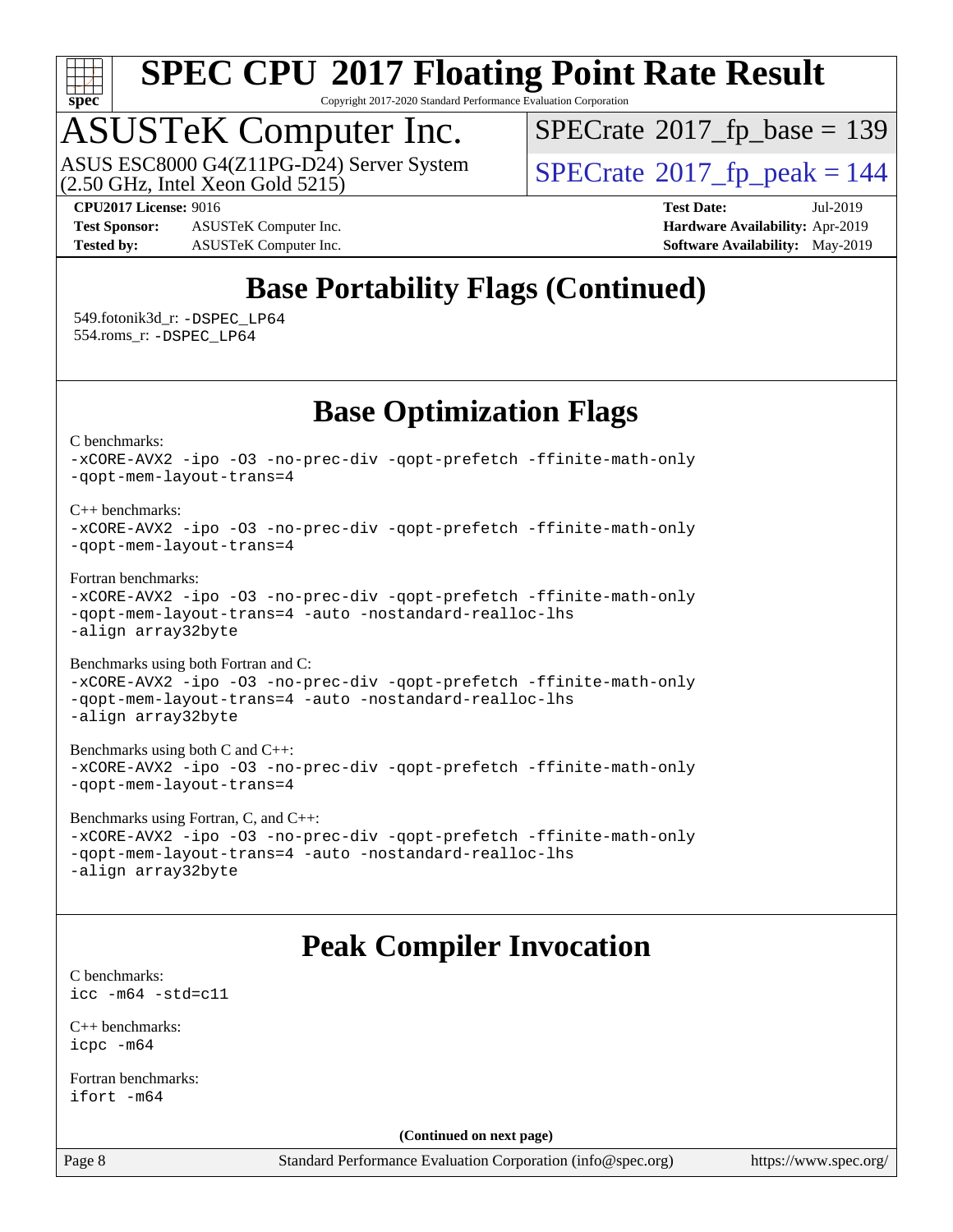

Copyright 2017-2020 Standard Performance Evaluation Corporation

## ASUSTeK Computer Inc.

(2.50 GHz, Intel Xeon Gold 5215) ASUS ESC8000 G4(Z11PG-D24) Server System  $SPECrate@2017_fp\_peak = 144$  $SPECrate@2017_fp\_peak = 144$ 

 $SPECTate$ <sup>®</sup>[2017\\_fp\\_base =](http://www.spec.org/auto/cpu2017/Docs/result-fields.html#SPECrate2017fpbase) 139

**[Test Sponsor:](http://www.spec.org/auto/cpu2017/Docs/result-fields.html#TestSponsor)** ASUSTeK Computer Inc. **[Hardware Availability:](http://www.spec.org/auto/cpu2017/Docs/result-fields.html#HardwareAvailability)** Apr-2019 **[Tested by:](http://www.spec.org/auto/cpu2017/Docs/result-fields.html#Testedby)** ASUSTeK Computer Inc. **[Software Availability:](http://www.spec.org/auto/cpu2017/Docs/result-fields.html#SoftwareAvailability)** May-2019

**[CPU2017 License:](http://www.spec.org/auto/cpu2017/Docs/result-fields.html#CPU2017License)** 9016 **[Test Date:](http://www.spec.org/auto/cpu2017/Docs/result-fields.html#TestDate)** Jul-2019

### **[Peak Compiler Invocation \(Continued\)](http://www.spec.org/auto/cpu2017/Docs/result-fields.html#PeakCompilerInvocation)**

[Benchmarks using both Fortran and C](http://www.spec.org/auto/cpu2017/Docs/result-fields.html#BenchmarksusingbothFortranandC): [ifort -m64](http://www.spec.org/cpu2017/results/res2019q3/cpu2017-20190722-16306.flags.html#user_CC_FCpeak_intel_ifort_64bit_24f2bb282fbaeffd6157abe4f878425411749daecae9a33200eee2bee2fe76f3b89351d69a8130dd5949958ce389cf37ff59a95e7a40d588e8d3a57e0c3fd751) [icc -m64 -std=c11](http://www.spec.org/cpu2017/results/res2019q3/cpu2017-20190722-16306.flags.html#user_CC_FCpeak_intel_icc_64bit_c11_33ee0cdaae7deeeab2a9725423ba97205ce30f63b9926c2519791662299b76a0318f32ddfffdc46587804de3178b4f9328c46fa7c2b0cd779d7a61945c91cd35)

[Benchmarks using both C and C++](http://www.spec.org/auto/cpu2017/Docs/result-fields.html#BenchmarksusingbothCandCXX): [icpc -m64](http://www.spec.org/cpu2017/results/res2019q3/cpu2017-20190722-16306.flags.html#user_CC_CXXpeak_intel_icpc_64bit_4ecb2543ae3f1412ef961e0650ca070fec7b7afdcd6ed48761b84423119d1bf6bdf5cad15b44d48e7256388bc77273b966e5eb805aefd121eb22e9299b2ec9d9) [icc -m64 -std=c11](http://www.spec.org/cpu2017/results/res2019q3/cpu2017-20190722-16306.flags.html#user_CC_CXXpeak_intel_icc_64bit_c11_33ee0cdaae7deeeab2a9725423ba97205ce30f63b9926c2519791662299b76a0318f32ddfffdc46587804de3178b4f9328c46fa7c2b0cd779d7a61945c91cd35)

[Benchmarks using Fortran, C, and C++:](http://www.spec.org/auto/cpu2017/Docs/result-fields.html#BenchmarksusingFortranCandCXX) [icpc -m64](http://www.spec.org/cpu2017/results/res2019q3/cpu2017-20190722-16306.flags.html#user_CC_CXX_FCpeak_intel_icpc_64bit_4ecb2543ae3f1412ef961e0650ca070fec7b7afdcd6ed48761b84423119d1bf6bdf5cad15b44d48e7256388bc77273b966e5eb805aefd121eb22e9299b2ec9d9) [icc -m64 -std=c11](http://www.spec.org/cpu2017/results/res2019q3/cpu2017-20190722-16306.flags.html#user_CC_CXX_FCpeak_intel_icc_64bit_c11_33ee0cdaae7deeeab2a9725423ba97205ce30f63b9926c2519791662299b76a0318f32ddfffdc46587804de3178b4f9328c46fa7c2b0cd779d7a61945c91cd35) [ifort -m64](http://www.spec.org/cpu2017/results/res2019q3/cpu2017-20190722-16306.flags.html#user_CC_CXX_FCpeak_intel_ifort_64bit_24f2bb282fbaeffd6157abe4f878425411749daecae9a33200eee2bee2fe76f3b89351d69a8130dd5949958ce389cf37ff59a95e7a40d588e8d3a57e0c3fd751)

### **[Peak Portability Flags](http://www.spec.org/auto/cpu2017/Docs/result-fields.html#PeakPortabilityFlags)**

Same as Base Portability Flags

### **[Peak Optimization Flags](http://www.spec.org/auto/cpu2017/Docs/result-fields.html#PeakOptimizationFlags)**

[C benchmarks](http://www.spec.org/auto/cpu2017/Docs/result-fields.html#Cbenchmarks):

```
 519.lbm_r: -prof-gen(pass 1) -prof-use(pass 2) -ipo -xCORE-AVX2 -O3
-no-prec-div -qopt-prefetch -ffinite-math-only
-qopt-mem-layout-trans=4
```

```
 538.imagick_r: -xCORE-AVX2 -ipo -O3 -no-prec-div -qopt-prefetch
-ffinite-math-only -qopt-mem-layout-trans=4
```
544.nab\_r: Same as 538.imagick\_r

[C++ benchmarks:](http://www.spec.org/auto/cpu2017/Docs/result-fields.html#CXXbenchmarks)

```
 508.namd_r: -prof-gen(pass 1) -prof-use(pass 2) -ipo -xCORE-AVX2 -O3
-no-prec-div -qopt-prefetch -ffinite-math-only
-qopt-mem-layout-trans=4
```

```
 510.parest_r: -xCORE-AVX2 -ipo -O3 -no-prec-div -qopt-prefetch
-ffinite-math-only -qopt-mem-layout-trans=4
```
[Fortran benchmarks](http://www.spec.org/auto/cpu2017/Docs/result-fields.html#Fortranbenchmarks):

```
 503.bwaves_r: -xCORE-AVX2 -ipo -O3 -no-prec-div -qopt-prefetch
-ffinite-math-only -qopt-mem-layout-trans=4 -auto
-nostandard-realloc-lhs -align array32byte
```
**(Continued on next page)**